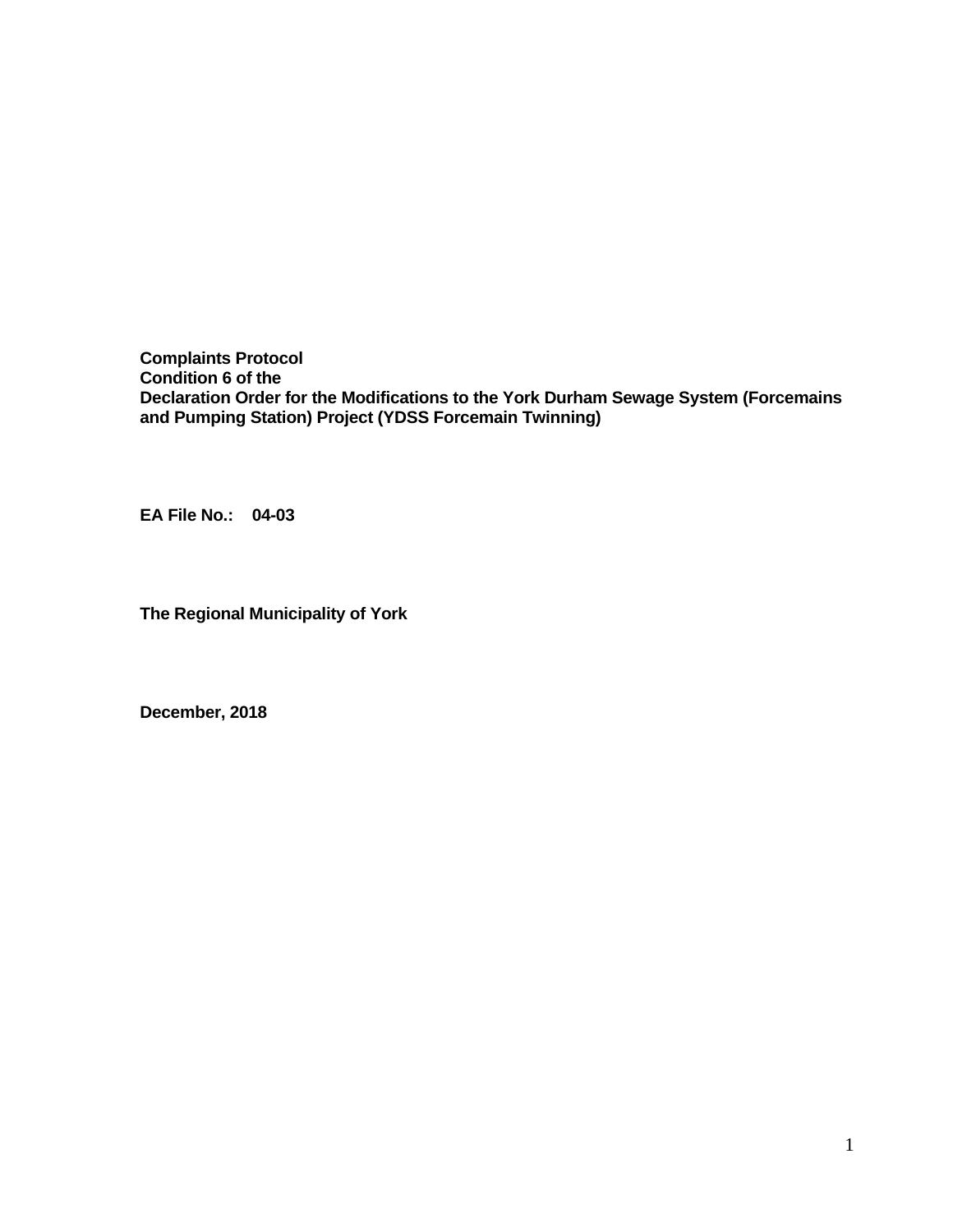### **TABLE OF CONTENTS**

- 1. Introduction
- 2. Objectives
- 3. Definition of Complaint
- 4. Complaint Protocol Tools
- 5. Complaint Protocol Procedure
- 6. Complaint Record Software and Database
- 7. Archaeological Resources and Finds
- 8. Conclusions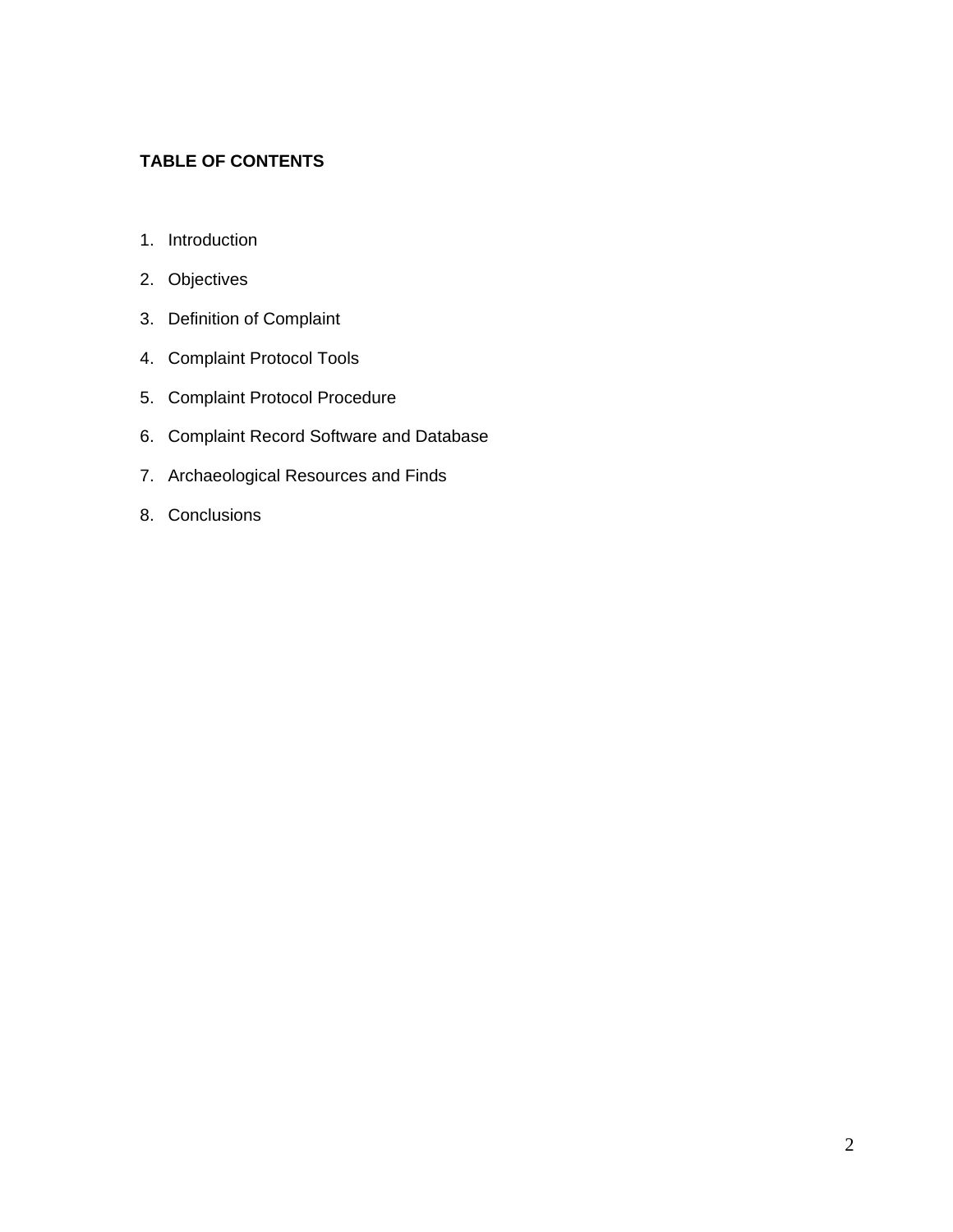### **1. Introduction**

On March 7, 2018, the Minister of Natural Resources and Forestry issued a Declaration Order to separate proposed modifications to the York Durham Sewage System (Project) from The Regional Municipality of York's (York Region) proposed Upper York Sewage Solutions project and declared that the undertaking is not subject to section 5 of the *Environmental Assessment Act*. This exemption applies to the construction of new sanitary sewer forcemains and alterations to the Newmarket and Bogart Creek sewage pumping stations in the Town of Newmarket.

Condition 6 of the Declaration Order required the preparation of a Complaints Protocol to manage all complaints that are received and related to the Project. The condition reads:

- 6.1 York Region shall prepare and implement a Complaints Protocol that sets out how it will address and responds to complaints regarding the forcemain undertaking.
- 6.2 York Region shall submit the Complaints Protocol to the Director at least 60 days before start of construction of the forcemain undertaking or such other date as agreed to in writing by Director.
- 6.3 The Director may require York Region to amend the Complaints Protocol at any time. Should an amendment be required, the Director will notify York Region in writing of the required amendment and date by which the amendment must be completed and implemented.

The Director referenced in Condition 6 refers to the Director of the Ministry of the Environment and Climate Change's (MOECC), currently Ministry of the Environment, Conservation and Parks (Ministry), Environmental Assessment and Permissions Branch. Referenced below is York Region's project-specific Complaints Protocol that was prepared in accordance with the Minister's Declaration Order Condition.

#### **2. Objectives**

- To have a process to address all enquiries and complaints received on the Project before, during and after construction, as it relates to construction of the Project.
- To assess each enquiry and separate out complaints (Section 3 below) from general enquiries, including comments and recommendations about the Project and its implementation.
- To be accountable for Project activities by receiving and addressing all complaints directly.
- To promote project team contact information to the public through various communication channels.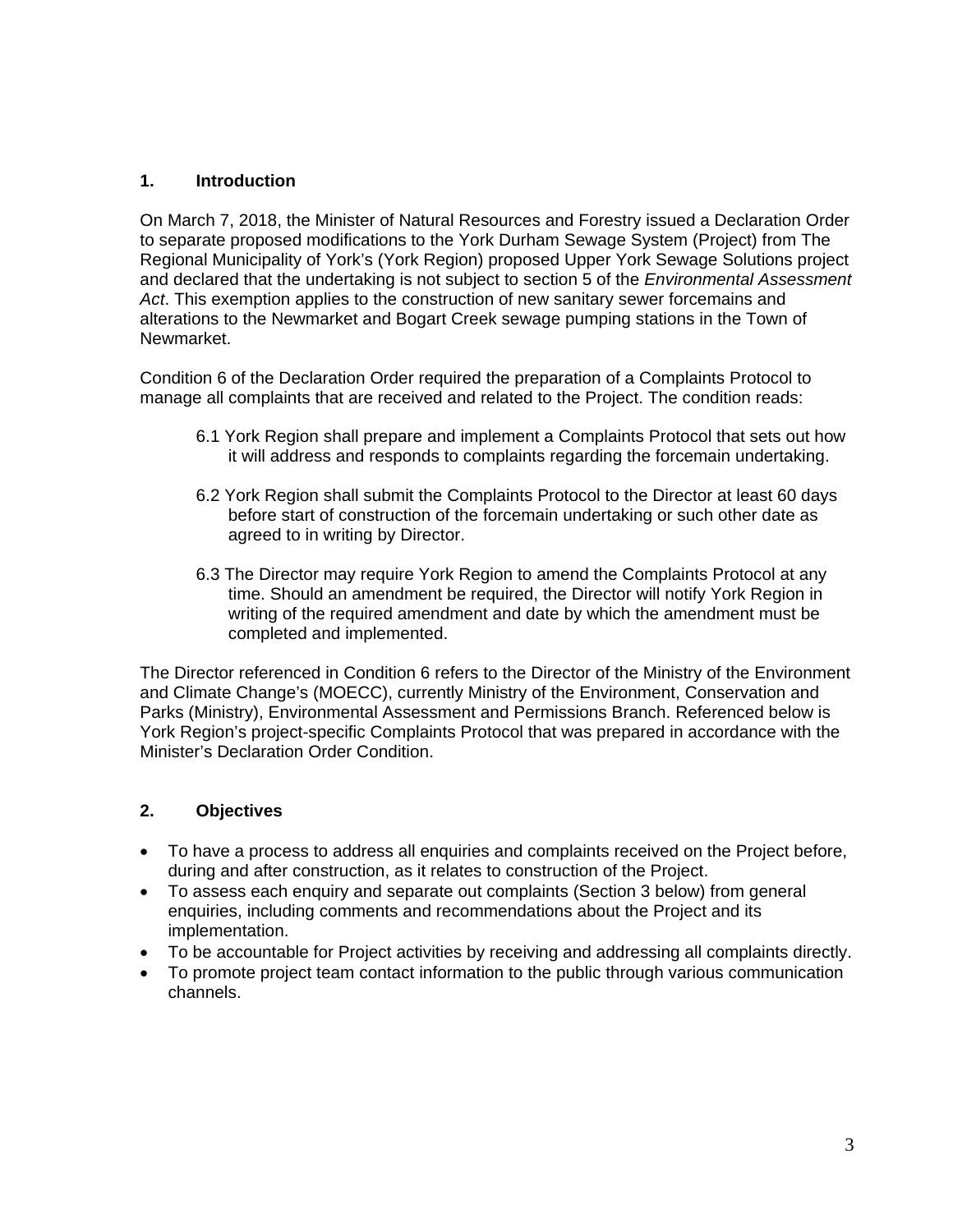### **3. Definition of "Complaint"**

Based on previous experience on York Region's other large scale construction projects, many public enquiries pertain to requests for additional project information on topics such as: construction methodology and techniques, timing and associated construction impacts. Sometimes the Project Team may receive enquiries unrelated to the Project's activities (for example, York Region job postings and applications). As such, all unrelated informational enquiries will be re-directed to the appropriate York Region department/subject matter expert.

Project-related enquires will be addressed by the Project Team. Members of the public may also find answers to Frequently Asked Questions on the Project's webpage: york.ca/forcemain twinning.

The Project Team defines a **"complaint"** as an expression of discontent or dissatisfaction pertaining to certain Project construction activities that physically affect the person making the complaint's quality of life, belongings or business or otherwise relate to the Project.

All complaints received by the Project Team will be assessed and divided into the following categories:

- **Noise**
- Vibrations
- **Traffic**
- Alleged Property damages
- **-** Odour
- Car accidents
- **Dust**
- **Private wells**
- Natural environment
- **Spills**
- **E** Light
- **Archaeological**
- **Indigenous**
- Other (uncategorised)

#### **4. Complaint Protocol Tools**

York Region has committed to undertaking a comprehensive project-related Communications and Community Engagement Program to inform the public in advance of construction impacts. This Program will inform the public on how the Project Team can be reached to provide Project feedback (including complaints or concerns).

Project representatives/the Project Team are York Region staff dedicated to the York Durham Sewage System Forcemain Twinning Project. Working directly on the Project, the team will be knowledgeable of ongoing construction activities and are fully accountable and directly involved with the Project's implementation. Specifically, Project representatives are York Region's Project Managers, Project Technicians and the Communications Specialists.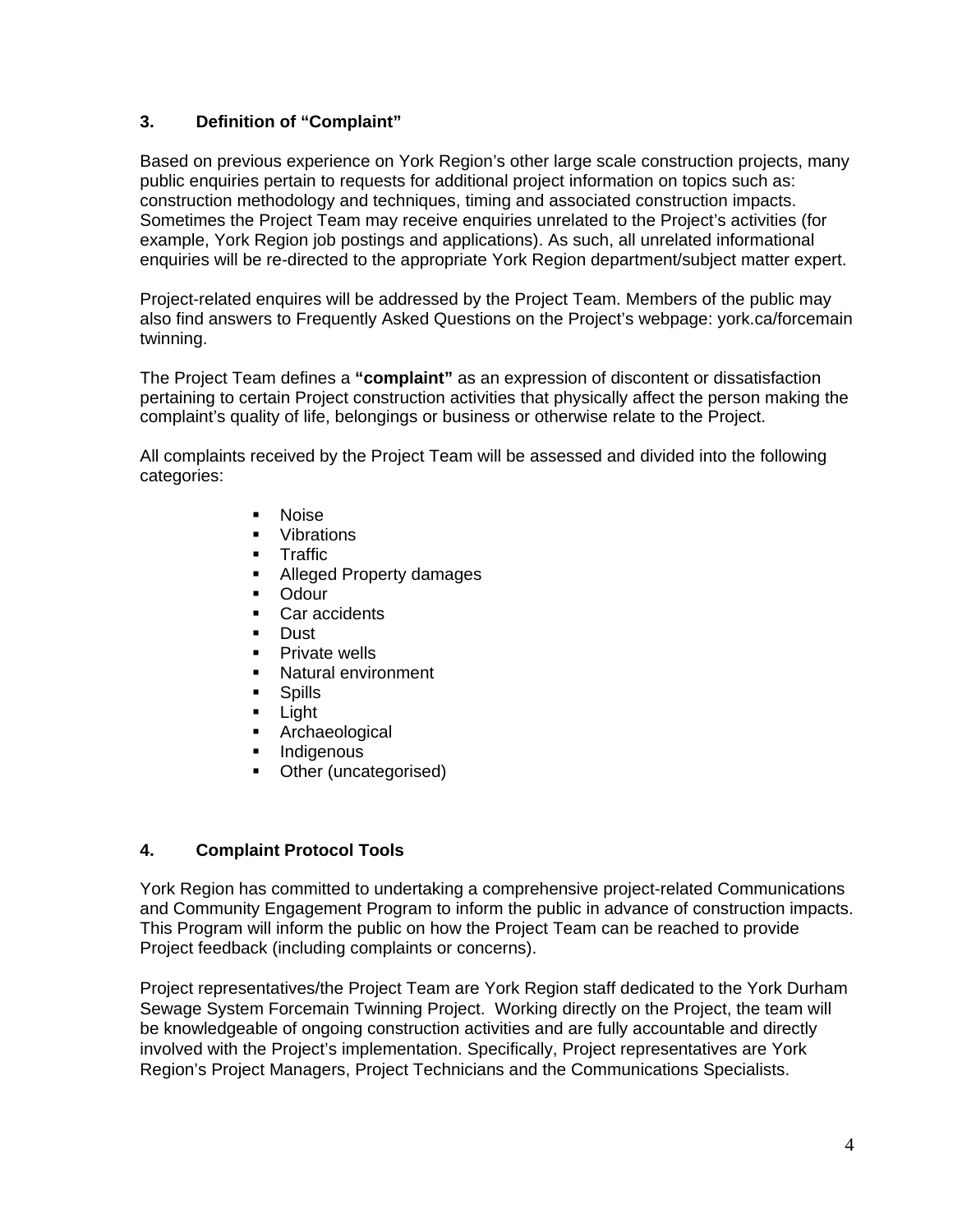Outlined below are a few ways the Project Team will engage parties affected by construction during the length of the Project:

- Project sign boards at each construction compound location will list York Region's toll-free phone number and project website.
- Notification letters will be mailed (door-to-door mail drops may also be used) to all residents and businesses identified within the vicinity of each compound work area to inform them in advance of impactful construction activities. Contact information (phone number and email address) will be included on all public notifications.
- Project newsletter(s)/flyers will be mailed out at various stages of construction to inform affected areas of Town of Newmarket on construction progress (key milestones) and will also include Project Team contact information.
- Project business cards will be distributed to the public, including businesses at any opportunity. These cards will have Project Team contact information.
- Enquiries will be collected by a York Region Access York Representative (Customer Service) or a Project Team member during regular business hours. York Region's regular business hours are 8:30 a.m. to 4:30 p.m., Monday to Friday.
- Individuals calling York Region after-hours will hear a message stating that offices are closed. Callers will be given the opportunity to call the Project Team's extension to leave a detailed message or contact York Region's after-hours Roads Dispatch Emergency line to speak to a live York Region representative. Emergencies will be dealt with immediately by on-call York Region staff.
- York Region's Twitter, Facebook and Instagram channels will be monitored by York Region staff to identify project-related enquiries, comments and complaints requiring follow-up action by a Project Team representative.
- The Project representatives will track enquiries (complaints and comments) along with their resolution and report back to the larger Project Team. The Project Team will engage and update York Region Senior Management as necessary to ensure continuous improvement.

# **5. Complaint Protocol Procedure**

- All Project complaints received will be centralized into one complaint system by Access York or the Project Team.
- During daytime operating hours, an Access York member or a Project Team member will track and respond to enquiries and complaints.
- Individuals calling York Region after-hours will hear a message stating that offices are closed. Callers will be given the opportunity to call the Project Team's extension to leave a detailed message or contact York Region's after-hours Roads Dispatch Emergency line to speak to a live York Region representative. Emergencies will be dealt with immediately by on-call York Region staff.